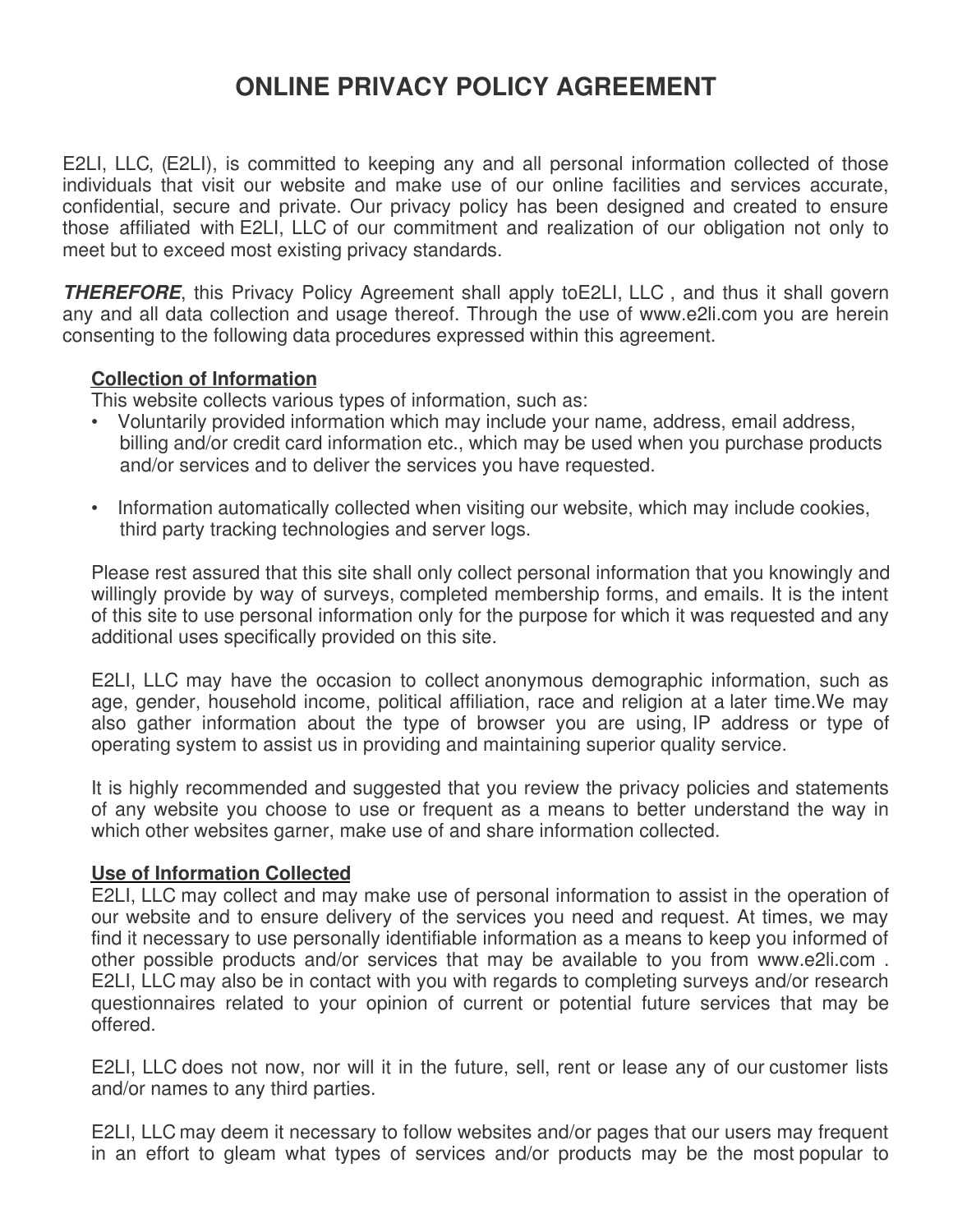customers or the general public.

E2LI, LLC may disclose your personal information, without prior notice to you, only if required to do so in accordance with applicable laws and/or in a good faith belief that such action is deemed necessary or is required in an effort to:

- Remain in conformance with any decrees, laws and/or statutes or in an effort to comply with any process which may be served upon E2LI, LLC and/or our website;
- Maintain, safeguard and/or preserve all the rights and/or property of E2LI, LLC; and
- Perform under demanding conditions in an effort to safeguard the personal safety of users of www.e2li.com and/or the general public.

## **Children Under Age of 13**

E2LI, LLC does not knowingly collect personal identifiable information from children under the age of thirteen (13) without verifiable parental consent. If it is determined that such information has been inadvertently collected on anyone under the age of thirteen (13), we shall immediately take the necessary steps to ensure that such information is deleted from our system's database. Anyone under the age of thirteen (13) must seek and obtain parent or guardian permission to use this website.

## **Unsubscribe or Opt-Out**

All users and/or visitors to our website have the option to discontinue receiving communication from us and/or reserve the right to discontinue receiving communications by way of email or newsletters. To discontinue or unsubscribe to our website please send an email that you wish to unsubscribe to tywilliams@e2li.com. If you wish to unsubscribe or optout from any third party websites, you must go to that specific website to unsubscribe and/or opt-out.

## **Links to Other Web Sites**

Our website does contain links to affiliate and other websites. E2LI, LLC does not claim nor accept responsibility for any privacy policies, practices and/or procedures of other such websites. Therefore, we encourage all users and visitors to be aware when they leave our website and to read the privacy statements of each and every website that collects personally identifiable information. The aforementioned Privacy Policy Agreement applies only and solely to the information collected by our website.

## **Security**

E2LI, LLC shall endeavor and shall take every precaution to maintain adequate physical, procedural and technical security with respect to our offices and information storage facilities so as to prevent any loss, misuse, unauthorized access, disclosure or modification of the user's personal information under our control.

T h e company also uses Secure Socket Layer (SSL) for authentication and private communications in an effort to build users' trust and confidence in the internet and website use by providing simple and secure access and communication of credit card and personal